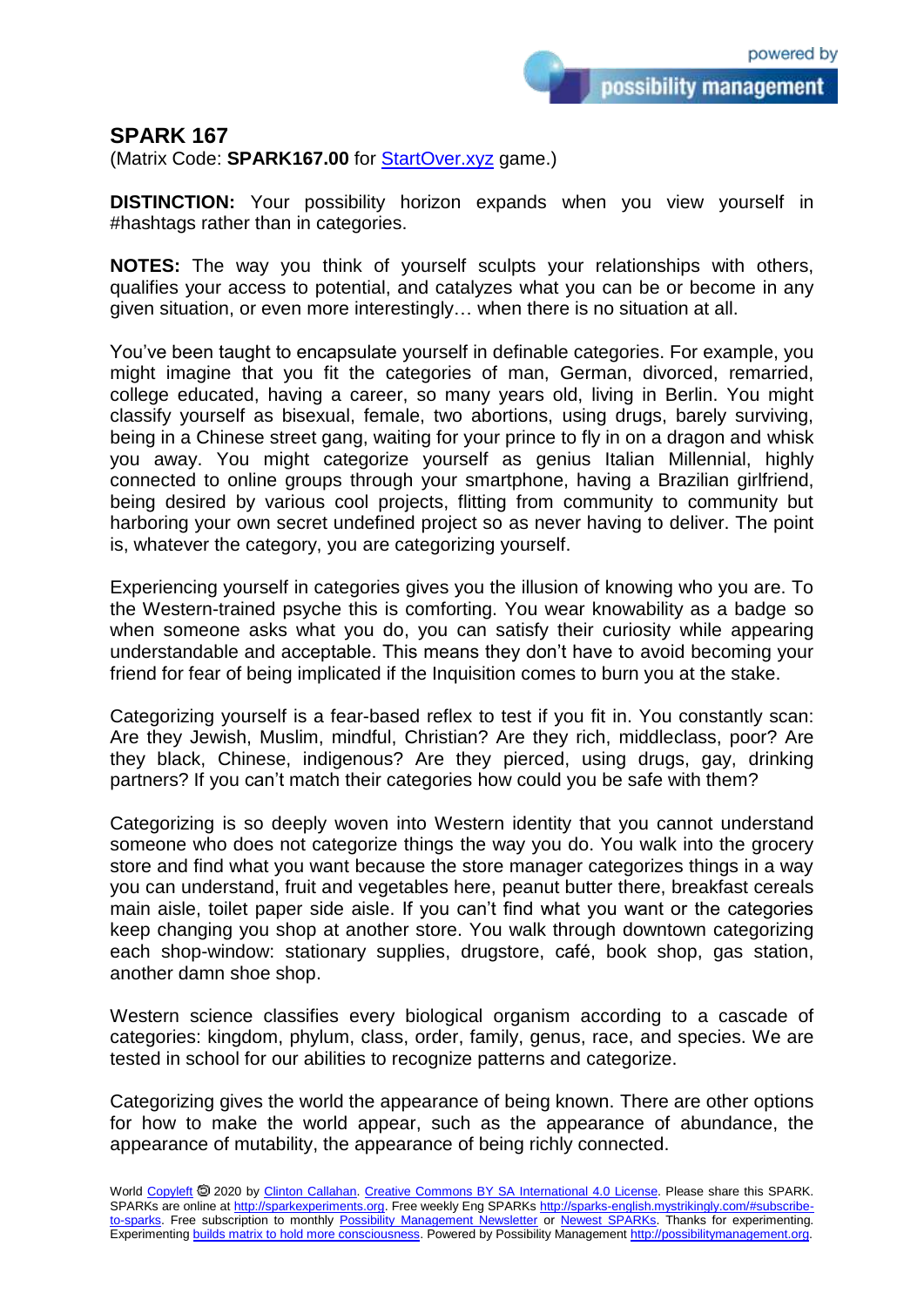This SPARK says that thinking in categories produces very different results than thinking in #hashtags. What is meant by #hashtags?

A #hashtag is a key word, a quality, a theme, a meta-data label. *Meta-data* means data about the data, information about the information. #Hashtags bring what is inside to the outside to make it more findable. #Hashtags feed into the algorithm that search engines use to rapidly scan the entire globe and report back anything related to what you are seeking.

Both categories and #hashtags are subjective, that is, their accuracy can be debated. Each is chosen according to personal taste and perspective. Here is where they differ: Categories help you know. #Hashtags help you create. Once a thing is categorized it can be known. Once a thing is #hashtagged it can be found and put to interesting new uses.

We started categorizing because in the physical world the easiest way to organize things is to put them in piles, boxes or drawers, with like things together. *One thing cannot be in two piles at the same time!* You must decide which pile to put a thing on. Through your decision the thing is categorized and your thinking becomes rigid.

However, *one thing can have a hundred different #hashtags and more than one thing can have the same #hashtag!* Suddenly you find connections between very different categories of things. *This establishes an entirely different world to play in!*

When you start regarding yourself, other people, the world, and what is possible through #hashtags, your previous world is shattered. Your thought categories disassemble into a toybox full of options for mixing and matching.

Since a human being is a multidimensional flux node, human beings are rich in #hashtags. In fact, others can #hashtag you in ways you never imagined by perceiving aspects of you that you never noticed. Were those aspects there the whole time? Or are these qualities invented through the #hashtagging? Does it matter? It is joyful and entertaining to be #hashtagged in new ways.

If the #hashtags work to connect you with new people or new possibilities, your experience expands into finding similarities to create with rather than finding differences to guard against. You suddenly have #hashtags in common with people from opposing categories. This means you fit together with many different people in many different circumstances breaking most of the traditional social rules. What if you have common #hashtags with each and every human being on Earth? Experiencing massive connectedness is tremendously healing. Let it happen to you.

## **EXPERIMENTS:**

Intimately #Hashtagging people you never met before is fantastically stimulating for both parties. Here are a three refreshing experiments to try.

**SPARK167.01** YOURSELF Shift away from categorizing yourself with modernculture pigeon-holes and start regarding yourself as an evolving set of unprioritized #hashtags. To start, make a list at the inside cover of your *Beep! Book* with the